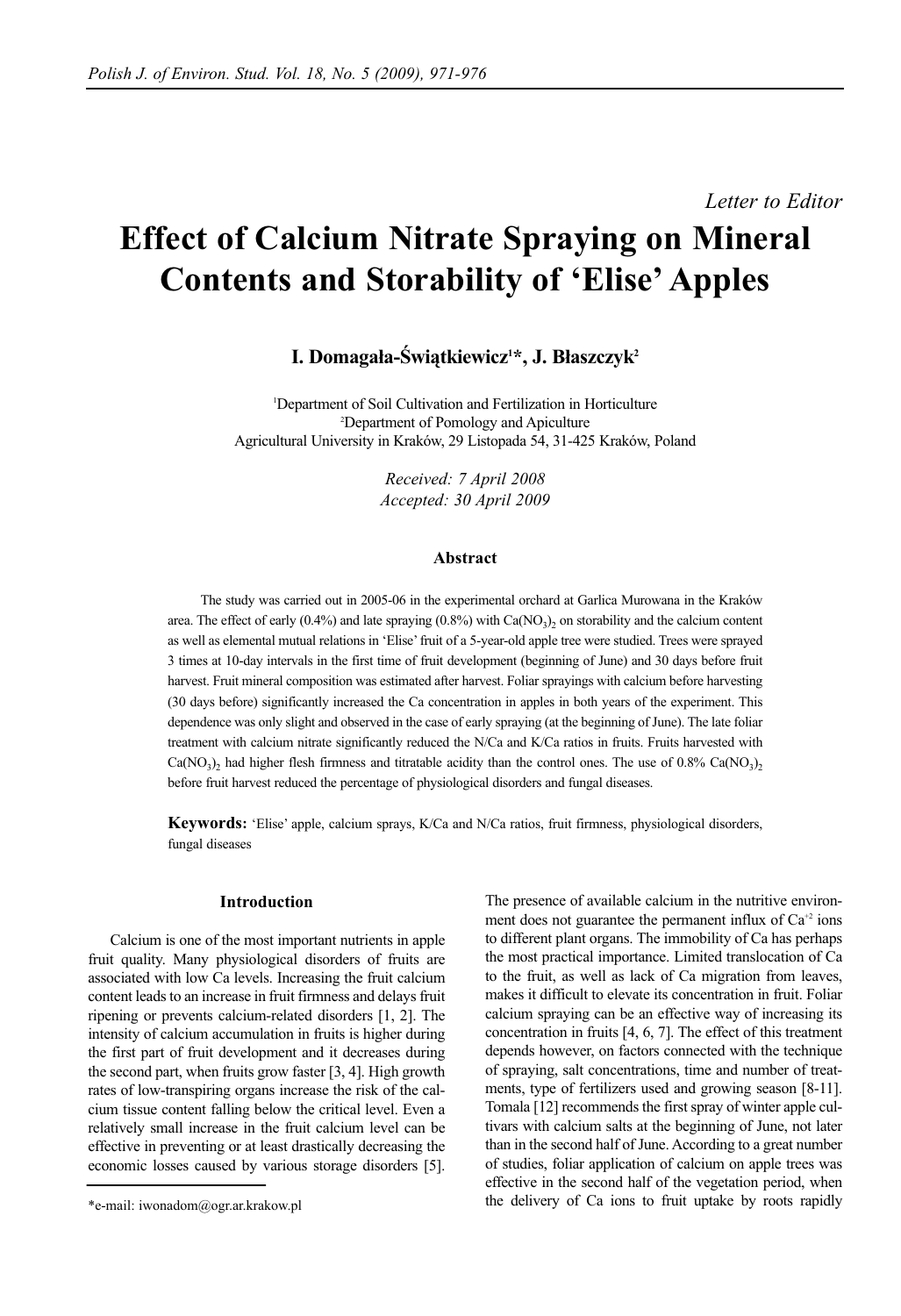decreased [4, 6, 13]. Calcium transported by xylem is moved effectively to young fruits, as organs of high metabolism rate and transpiration at the early stage of development. In the later period of growth and ripening of fruit the transport of calcium can be limited to floem, so spraying fruits with calcium solution at this time can increase the Ca concentration in fruit tissues [3, 6].

The aim of the present study was to evaluate the effect of early and late spraying with calcium nitrate on the storability, the mineral content and relations between minerals of 'Elise' apples.

#### **Experimental Procedures**

The study was carried out in 2005-06 in the experimental orchard at Garlica Murowana near Kraków. Trees of Elise cultivar, grafted on M-9 were planted in 2000 at  $4 \cdot 1.6$ m spacing. The soil was kept in the herbicide strips in tree rows with grass between rows.

Every year of the experiment in spring nitrogen soil fertilization was performed at a dose of 50 kg ha $^{-1}$  using ENTEC 26 (26% N including  $18.6\%$  N-NH<sub>4</sub> with the addition of nitrification inhibitor). Nitrogen fertilizer was spread around each tree, in the area of herbicide strip.

The experiment was carried out in complete randomized blocks in four replications (6 trees in one replication) and covered:

- 1. Control (no foliar spraying and no soil nitrogen fertilization).
- 2. Control (no foliar spraying, only with soil nitrogen fertilization).
- 3. Tree early spraying was done with 0.4% calcium nitrate.
- 4. Tree late spraying was done with 0.8% calcium nitrate.

Spraying was applied with the addition of the surfactant Aptolan 80EC (76% of paraffin oil) in the amount of 1,000 l ha-1. The early sprayings at 10-day intervals started in the beginning of June and late spraying in August, about 30 days before the harvest.

#### Soil Analysis

Soil samples were taken from the layers of 0-20 cm and 20-40 cm, each separately from herbicide stripes and grass strips, at the time of taking leaf assays. Nutrient content in soil was estimated according to the Egner-Riehm (P and K) and Schachtschabel (Mg) methods. pH in 1 M KCl ( $pH_{\text{KCl}}$ ) in soil:solution ratio 1:2 were measured [14].

# Leaf Analysis

To estimate the nutritive status of the trees the leaf samples were analyzed every year at the end of July or the beginning of August. Samples of 10 mid-shoot leaves from current season terminal shoots on the periphery of each tree were collected. Plant material dried at 70ºC was digested in the mixture of  $HNO<sub>3</sub>$ ,  $HClO<sub>4</sub>$  and  $H<sub>2</sub>SO<sub>4</sub>$  (6 : 2 : 0.8). The

| Factor          | $pH_{\text{KCl}}$ | P               | K                     | Mg    |      |
|-----------------|-------------------|-----------------|-----------------------|-------|------|
|                 |                   | $mg 100 g^{-1}$ |                       |       |      |
| Herbicide strip | H                 | 4.12            | 6.65<br>6.02<br>21.18 |       |      |
| Grass strip     | G                 | 4.09            | 5.49                  | 21.27 | 6.35 |
| Soil layer (cm) | $0 - 20$          | 4.15            | 6.43                  | 24.81 | 6.13 |
|                 | 20-40             | 4.05            | 5.09                  | 17.64 | 6.88 |

Table 1. The Contents of P, K, and Mg in the orchard soil.

contents of K, Mg and Ca were measured using an atomic absorption spectrometer using the flame method (Unicam 969 AA spectrometr), the content of P was determined by spectrophotometric method (Unicam 5675 UV spectrometr) with ammonium molybdate. Total nitrogen in leaves was determined by Kjeldahl's methods (Tecator Kjeltec System) [14].

#### Fruit Analysis

Fruit samples were taken from the outer part of the tree, at the height of 1 m. Average fruit weight and dry matter as well as the N, K, Mg and Ca contents were determined after mineralization in the acid mixture as previously described.

Apples were harvested at optimum maturity by Streif's index for long-term storage and stored in normal atmosphere at 0-1ºC and 88-90% relative humidity for 150 days. 20 apples for each plot were assessed for: fruit firmness, titratable acidity and soluble solids content, at harvest. The above mentioned measurements were also carried out after storage period. Physiological disorders and fungal decay was also evaluated. Fruit firmness (kG) was measured by an Effegi pressure tester with an 11.1 mm diameter head. Soluble solids concentration (%) was measured with a refractometer using juice, and titratable acidity of fruit was determined by titrating the juice with 0.1 M NaOH to pH 8.1. The data were calculated as malic acid. Streif's index was calculated according to the following formula: firmness (kG)/[soluble solids content (%) x starch index (1-10)].

The fisher test was applied to evaluate the significance of differences between the means, at the significance level of 5%. Statistical analysis was done with the Statistica 7.0 program.

#### **Results and Discussion**

The experimental orchard was established on heavy soil (>35% of loam fraction) of silt loam with a low pHKCl 4.05-4.15. The phosphorus and magnesium content was high ( $>$  4 mg P 100 g<sup>-1</sup> and about 6 mg Mg 100 g<sup>-1</sup>, respectively) both in herbicide and grass strip samples of 0-20 cm and 20-40 cm layers, while the potassium content was average (17.64-24.81 mg K 100 g<sup>-1</sup>) (Table 1).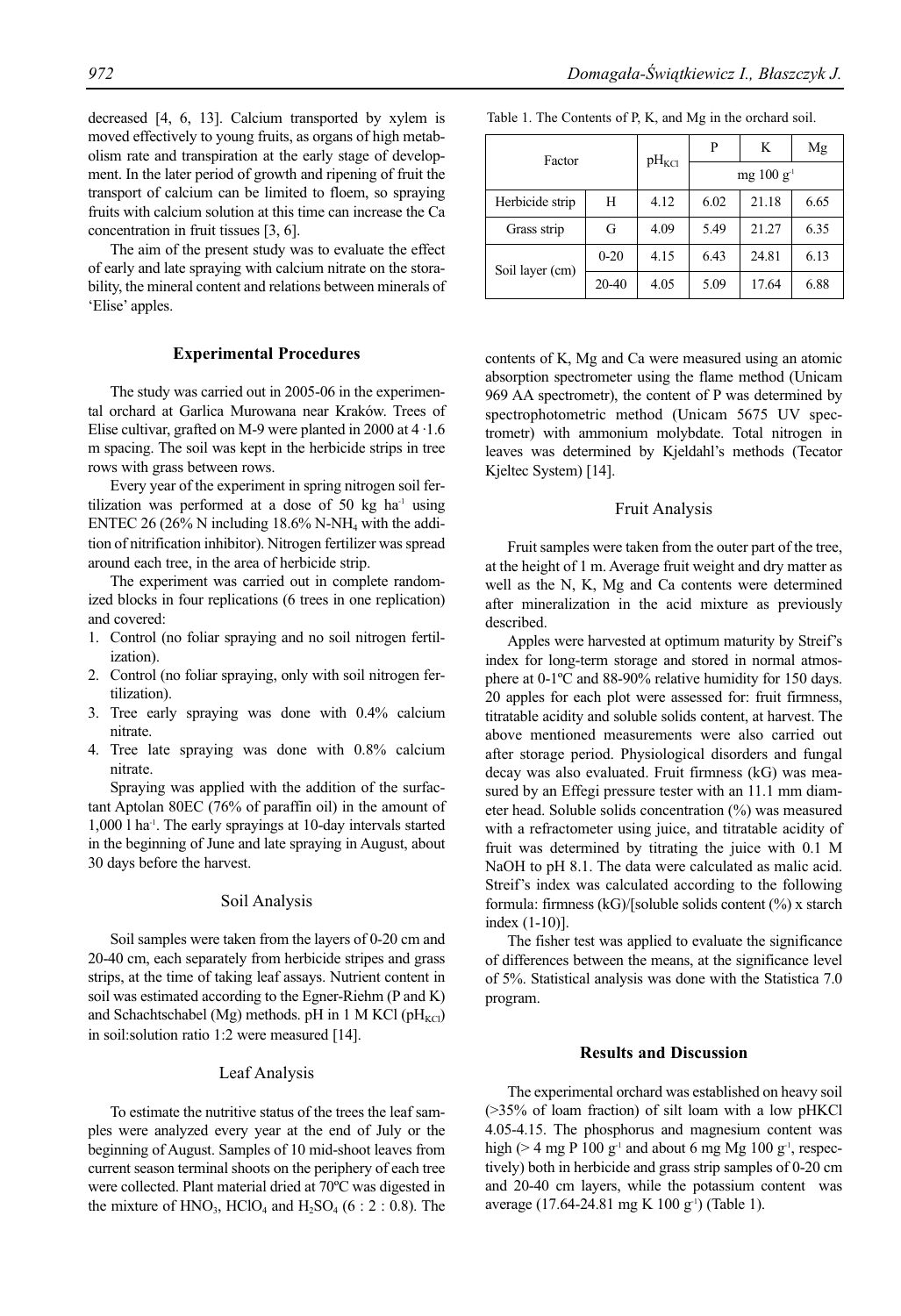# Leaf Analysis

In both years of the experiment magnesium and calcium contents detected in the leaves ranged in the optimum values for the apple tree (Table 2). In the case of phosphorus and potassium, lower contents of these minerals were determined in 2006. The phosphorus level in the indicator parts of the apple tree was lower in both years, but only reached a optimum in 2005 in the control trees (without nitrogen). In 2005 a high potassium concentration (>1.5% K in d.m.) in the apple tree leaves was observed. The weather conditions also affected the nitrogen level in leaves. In 2006 its content was optimum, while in 2005 it was in the high range (more than 2.4% N in dry matter).

| Year                | Treatment                                 | N         | P     | K     | Mg    | Ca    |  |  |
|---------------------|-------------------------------------------|-----------|-------|-------|-------|-------|--|--|
|                     |                                           | $\%$ s.m. |       |       |       |       |  |  |
| 2005                | Control                                   | 2.58      | 0.19  | 1.83  | 0.25  | 1.29  |  |  |
|                     | $Control + N$                             | 2.43      | 0.15  | 1.74  | 0.24  | 1.29  |  |  |
|                     | $0.4\%$ Ca(NO <sub>3</sub> ) <sub>2</sub> | 2.56      | 0.15  | 1.51  | 0.23  | 1.45  |  |  |
|                     | $0.8\%$ Ca(NO <sub>3</sub> ) <sub>2</sub> | 2.52      | 0.14  | 1.69  | 0.24  | 1.43  |  |  |
| 2006                | Control                                   | 2.41      | 0.074 | 1.07  | 0.29  | 1.40  |  |  |
|                     | $Control + N$                             | 2.29      | 0.092 | 1.21  | 0.26  | 1.36  |  |  |
|                     | $0.4\%$ Ca(NO <sub>3</sub> ) <sub>2</sub> | 2.37      | 0.067 | 1.18  | 0.22  | 1.27  |  |  |
|                     | $0.8\%$ Ca(NO <sub>3</sub> ) <sub>2</sub> | 2.40      | 0.090 | 1.33  | 0.24  | 1.25  |  |  |
|                     | Year                                      | 0.213     | 0.013 | 0.203 | ns    | ns    |  |  |
| LSD <sub>0.05</sub> | Treatment                                 | 0.301     | ns    | ns    | 0.024 | ns    |  |  |
|                     | Year x Treatment x Object                 | ns        | 0.027 | ns    | ns    | 0.147 |  |  |

Table 2. Nutrient content in apple leaves.

| Year                                      | Treatment                                 |                                           | $%$ d.m. | Fruit weight (g) | Fruit diameter (cm) | Ca quantity in a fruit (mg) |  |
|-------------------------------------------|-------------------------------------------|-------------------------------------------|----------|------------------|---------------------|-----------------------------|--|
|                                           | Control                                   |                                           | 12.0     | 189.4            | 7.63                | 5.28                        |  |
| 2005                                      | $Control + N$                             |                                           |          | 197.2            | 7.72                | 5.94                        |  |
|                                           |                                           | $0.4\%$ Ca(NO <sub>3</sub> ) <sub>2</sub> |          | 163.9            | 7.32                | 5.32                        |  |
|                                           | $0.8\%$ Ca(NO <sub>3</sub> ) <sub>2</sub> |                                           | 11.0     | 164.4            | 7.42                | 7.33                        |  |
|                                           | Control                                   |                                           | 15.0     | 166.5            | 6.85                | 3.99                        |  |
| 2006                                      | $Control + N$                             |                                           | 14.9     | 150.2            | 6.63                | 4.28                        |  |
|                                           | $0.4\%$ Ca(NO <sub>3</sub> ) <sub>2</sub> |                                           | 15.5     | 180.2            | 7.02                | 5.69                        |  |
| $0.8\%$ Ca(NO <sub>3</sub> ) <sub>2</sub> |                                           |                                           | 15.1     | 176.5            | 7.05                | 6.52                        |  |
| Average                                   | Year                                      | 2005                                      | 11.6     | 178.7            | 7.52                | 5.97                        |  |
|                                           |                                           | 2006                                      | 15.1     | 168.4            | 6.89                | 5.12                        |  |
|                                           | Treatment                                 | $\mathbf{1}$                              | 13.5     | 178.0<br>7.24    |                     | 4.63                        |  |
|                                           |                                           | $\overline{2}$                            | 13.5     | 173.7            | 7.18                | 5.11                        |  |
|                                           |                                           | 3                                         | 13.4     | 172.1            | 7.17                | 5.51                        |  |
|                                           |                                           | $\overline{4}$                            | 13.0     | 170.5            | 7.23                | 6.93                        |  |
|                                           | Year                                      |                                           | 0.55     | 9.762            | 0.130               | 0.663                       |  |
| LSD <sub>0.05</sub>                       | Treatment                                 |                                           | ns       | ns               | ns                  | 0.938                       |  |
|                                           | Year x Treatment                          |                                           | ns       | 19.523           | 0.260               | $\rm ns$                    |  |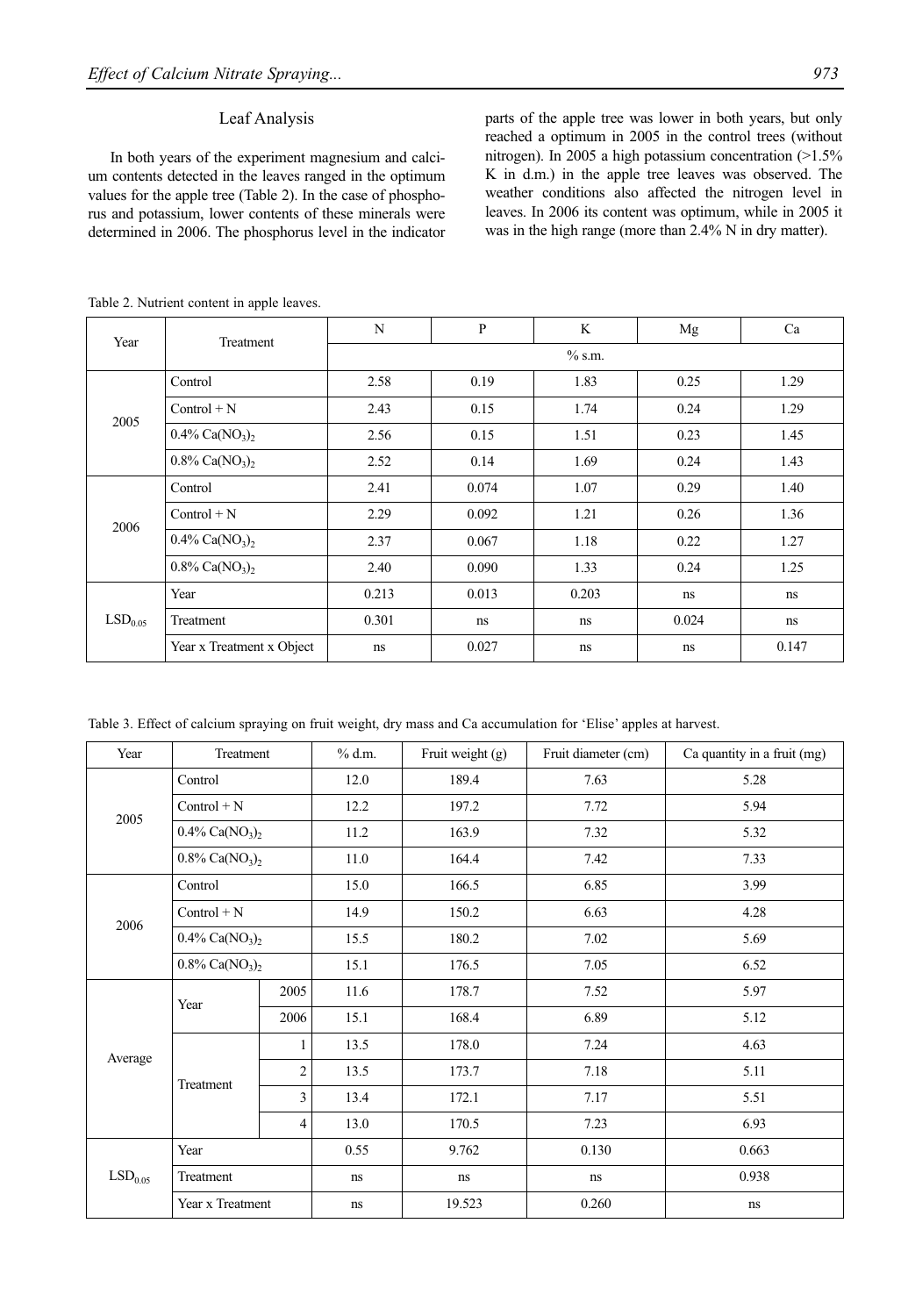| Year                | Treatment                                 |                | N    | K     | Mg   | Ca   | N/Ca | K/N  | K/Ca | K/Mg |
|---------------------|-------------------------------------------|----------------|------|-------|------|------|------|------|------|------|
|                     | Control                                   |                |      | 961   | 43.5 | 28.0 | 14.4 | 2.44 | 34.5 | 22.1 |
| 2005                | $Control + N$                             |                |      | 1028  | 48.1 | 30.1 | 16.6 | 2.09 | 34.5 | 21.4 |
|                     | $0.4\%$ Ca(NO <sub>3</sub> ) <sub>2</sub> |                | 507  | 1121  | 47.1 | 32.5 | 15.7 | 2.21 | 34.7 | 23.8 |
|                     | $0.8\%$ Ca(NO <sub>3</sub> ) <sub>2</sub> |                | 508  | 1117  | 43.7 | 44.6 | 11.4 | 2.20 | 25.1 | 25.7 |
|                     | Control                                   |                | 430  | 1326  | 50.8 | 24.0 | 18.0 | 3.08 | 55.3 | 26.1 |
| 2006                | $Control + N$                             |                | 376  | 1294  | 52.3 | 28.8 | 13.1 | 3.45 | 45.5 | 25.0 |
|                     | $0.4\%$ Ca(NO <sub>3</sub> ) <sub>2</sub> |                | 481  | 1509  | 54.3 | 31.6 | 15.3 | 3.16 | 47.7 | 27.8 |
|                     | $0.8\%$ Ca(NO <sub>3</sub> ) <sub>2</sub> |                | 498  | 1383  | 58.1 | 41.6 | 12.8 | 2.85 | 35.3 | 23.9 |
|                     | Year                                      | 2005           | 476  | 1057  | 45.6 | 33.8 | 14.5 | 2.2  | 32.2 | 23.2 |
|                     |                                           | 2006           | 446  | 1378  | 53.9 | 31.5 | 14.8 | 3.1  | 46.0 | 25.7 |
|                     |                                           | $\mathbf{1}$   | 414  | 1144  | 47.1 | 26.0 | 16.2 | 2.8  | 44.9 | 24.1 |
| Average             | Treatment                                 | $\overline{c}$ | 434  | 1161  | 50.2 | 29.5 | 14.9 | 2.8  | 40.0 | 23.2 |
|                     |                                           | 3              | 494  | 1315  | 50.7 | 32.0 | 15.5 | 2.7  | 41.2 | 25.8 |
|                     |                                           | $\overline{4}$ | 503  | 1250  | 50.9 | 43.0 | 12.1 | 2.5  | 30.2 | 24.8 |
|                     | Year                                      |                | 28.5 | 81.8  | 3.58 | ns   | ns   | 0.27 | 4.25 | 1.63 |
| LSD <sub>0.05</sub> | Treatment                                 |                | 40.3 | 115.7 | ns   | 4.54 | 2.45 | ns   | 6.02 | ns   |
|                     | Year x Treatment                          |                | 57   | ns    | ns   | ns   | 3.46 | ns   | ns   | 3.26 |

Table 4. Effect of calcium sprayings on N, K, Mg i Ca (mg kg<sup>-1</sup> d.m.) concentration and on the N/Ca, K/N, K/Ca and K/Mg ratios in 'Elise' fruit at harvest in 2005-06.

# Fruit Analysis

Fruits harvested in 2005 had a higher average weight (178.7 g) as compared to those from the second experimental year (about 168.4 g). Their dry matter was lower than of the fruits analyzed in 2006, while the calcium concentration in one kilogram of fresh matter and its content in one fruit was higher (Table 3, Fig. 1). Treatments with calcium nitrate did not affect the dry matter, average weight and diameter of fruits. In general, fruits picked from the trees treated with  $Ca(NO<sub>3</sub>)<sub>2</sub>$  had more calcium than those from the non-treated ones, but significantly higher calcium concentration was determined only in the case of late spraying with  $0.8\%$  Ca(NO<sub>3</sub>)<sub>2</sub>.

In Table 4 the results of the mineral composition of apple fruits taken at harvest are presented. The growing season significantly affected nitrogen, potassium and magnesium contents of 'Elise' apples. In the fruits analyzed in 2005 the lower K, and Mg and higher N levels were determined, while the average calcium content was similar in both experimental years.

The calcium content in 'Elise' apples analyzed at harvest time ranged between 24.0 and 44.6 mg  $kg<sup>-1</sup>$  of fresh matter. In both years of the experiment the early spraying of calcium nitrate did not significantly affect the calcium content in apples determined at harvest time. Schlegel and Schönherr [15] concluded that spraying calcium salt solutions can be effective all over the season. Penetration into

the young fruit was very rapid, but older fruits tolerated higher concentrations than the young ones. The amount retained by the young fruit may be too to small to significantly increase the total calcium content of fruit. Baab [16] reports that several sprayings of apples with calcium salts can increase the content of these minerals by 5-8 mg Ca mg kg<sup>-1</sup> of fresh weight. According to this author, even a slight increase of Ca concentration can reduce the risk of a bitter pit.

The best results were obtained in the second part of the growing season (late sprayings). Foliar application of calcium in the form of 0.8% calcium nitrate solution significantly increased the Ca content in fruits (Table 4). Benavides et al. [3] reported that the most effective results for increasing the calcium content of apples were noticed when Ca was applied in the second growing season. The calcium nitrate spray significantly increased the nitrogen content in fruit harvested in 2006. The potassium concentration in sprayed fruits was higher in both years of experiment, while the average magnesium content was similar (Table 4).

The K/Ca ratio varied from 25.1 to 34.7 in 2005 and from 35.3 to 55.3 for 2006. The late foliar treatment with calcium nitrate significantly reduced the N/Ca and the K/Ca ratio in fruits (Table 4, Fig. 2). In the fruits from both the control trees and those treated with  $Ca(NO<sub>3</sub>)<sub>2</sub>$ , the N/Ca ratio was, as reported by Baab [16], within the usual range, e.g. 10-20.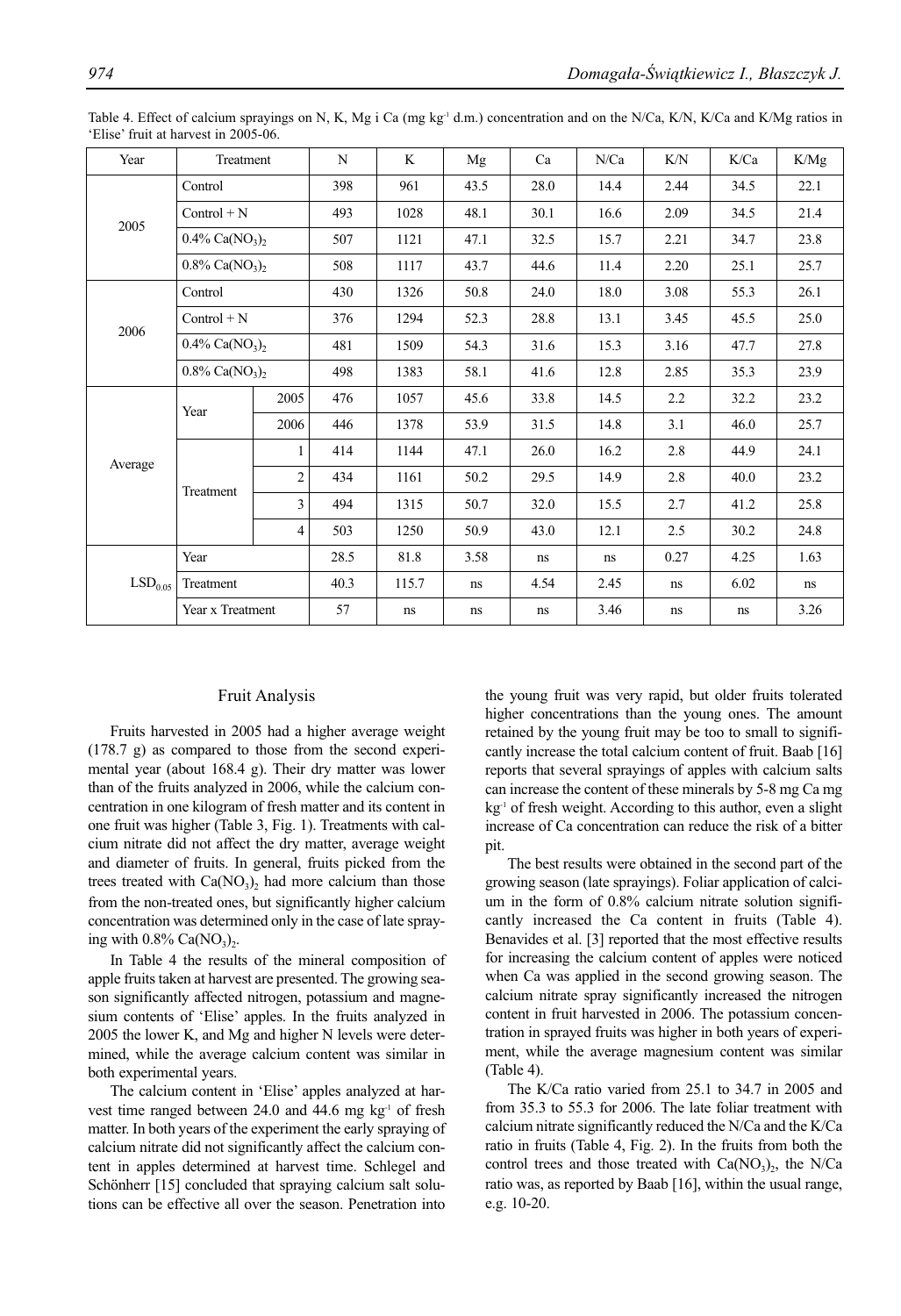Table 5. Fruit firmness (kG) of 'Elise' apples as affected by calcium sprayings.

| Treatment                                 | At harvest     |                  |                    |  |  |  |
|-------------------------------------------|----------------|------------------|--------------------|--|--|--|
|                                           | 2005           | 2006             | Mean for treatment |  |  |  |
| Control                                   | 7.8 a          | 9.7a             | 8.8 a              |  |  |  |
| $Control + N$                             | 7.9 a          | 9.9 <sub>b</sub> | 8.9 ab             |  |  |  |
| $0.4\%$ Ca(NO <sub>3</sub> ) <sub>2</sub> | 8.1 b          | $9.8$ ab         | 9.0 b              |  |  |  |
| $0.8\%$ Ca(NO <sub>3</sub> ),             | 8.1 b          | $9.8$ ab         | 9.0 <sub>b</sub>   |  |  |  |
| Mean for year                             | 8.0 a<br>9.8 b |                  |                    |  |  |  |
| After storage                             |                |                  |                    |  |  |  |
| Control                                   | 5.4 a          | 5.1a             | 5.3 a              |  |  |  |
| $Control + N$                             | 5.7 b          | 5.1 a            | 5.4 b              |  |  |  |
| $0.4\%$ Ca(NO <sub>3</sub> ),<br>5.8 c    |                | 5.8 b            | 5.8 c              |  |  |  |
| $0.8\%$ Ca(NO <sub>3</sub> ) <sub>2</sub> | 6.0d           | 6.0c             | 6.0d               |  |  |  |
| Mean for year                             | 5.7 b          | 5.5 b            |                    |  |  |  |

Numbers followed by the same letter within the same column and analysis time are not different at P=0.05.

| At harvest        |                   |                    |  |  |  |  |
|-------------------|-------------------|--------------------|--|--|--|--|
| 2005              | 2006              | Mean for treatment |  |  |  |  |
| 0.58a             | 0.70a             | 0.64a              |  |  |  |  |
| 0.69c             | 0.74 <sub>b</sub> | 0.71 <sub>b</sub>  |  |  |  |  |
| 0.64 <sub>b</sub> | 0.81c             | 0.72 <sub>b</sub>  |  |  |  |  |
| 0.64 <sub>b</sub> | 0.92d             | 0.78c              |  |  |  |  |
| 0.65a             | 0.78 <sub>b</sub> |                    |  |  |  |  |
| After storage     |                   |                    |  |  |  |  |
| 0.52a             | 0.35a             | 0.44a              |  |  |  |  |
| 0.56c             | 0.43h             | 0.47 <sub>b</sub>  |  |  |  |  |
| 0.54 <sub>b</sub> | 0.42 <sub>b</sub> | 0.47 <sub>b</sub>  |  |  |  |  |
| 0.55c             | 0.51c             | 0.53c              |  |  |  |  |
| 0.54 <sub>b</sub> | 0.48a             |                    |  |  |  |  |
|                   |                   |                    |  |  |  |  |

Table 6. Titratable acidity (% of malic acid equivalents) of 'Elise' apples as affected by calcium sprayings.

Numbers followed by the same letter within the same column and the analysis time are not different at P=0.05.

The higher N/Ca ratio increased the possibility of storage disorders [20]. In the present study the K/Ca ratio was high (e.g  $>$  30) in both experimental years. According to Tomala [12] the storage ability of apples depends more often on the K/Ca ratio than on individual contents of these minerals. The proper ratio between these elements should be within the 25-30 range.

Streif's index values were not affected by the calcium nitrate spraying and soil nitrogen fertilization. The level of this index averaged 0.08-0.10 in 2005 and 0.10-0.12 in 2006, respectively. Apples treated with  $Ca(NO<sub>3</sub>)<sub>2</sub>$  revealed higher fruit firmness both at early and late period (Table 5). Gąstol et al. [19] report that calcium fertilizers have a beneficial effect on fruit firmness. Only in the second year of the study were flesh firmness values not differentiated. Timing of spraying had no influence on flesh firmness at harvest,



Fig. 1. Ca accumulation (mg) in 'Elise' fruit in 2005-06. Fig. 2. K/Ca ratio in 'Elise' fruit in 2005-06.

but after storage higher firmness for 0.8 % Ca(NO<sub>3</sub>), in comparison to 0.4% was noted. Titratable acidity of fruits sprayed with calcium nitrate and soil nitrogen fertilization was higher than the non-treated ones (Table 6). The late spraying promoted higher titratable acidity. The soluble solid concentrations in fruit were not affected by treatments (unpublished data).

Fruits treated with  $0.8\%$  Ca(NO<sub>3</sub>)<sub>2</sub> were less susceptible to bitter pit and internal breakdown (Table 7). The highest percentage of physiological disorders was noted for the control fruits. On the contrary, the control fruits were seriously damaged by fungal disorders (grey mould, gloeosporium rot and storage brown rot). Susceptibility to storage disorders for fruits treated with  $0.4\%$  Ca(NO<sub>3</sub>)<sub>2</sub> and soil nitrogen fertilization was similar. The high Ca content and the low K/Ca ratio noted for fruits sprayed with calcium